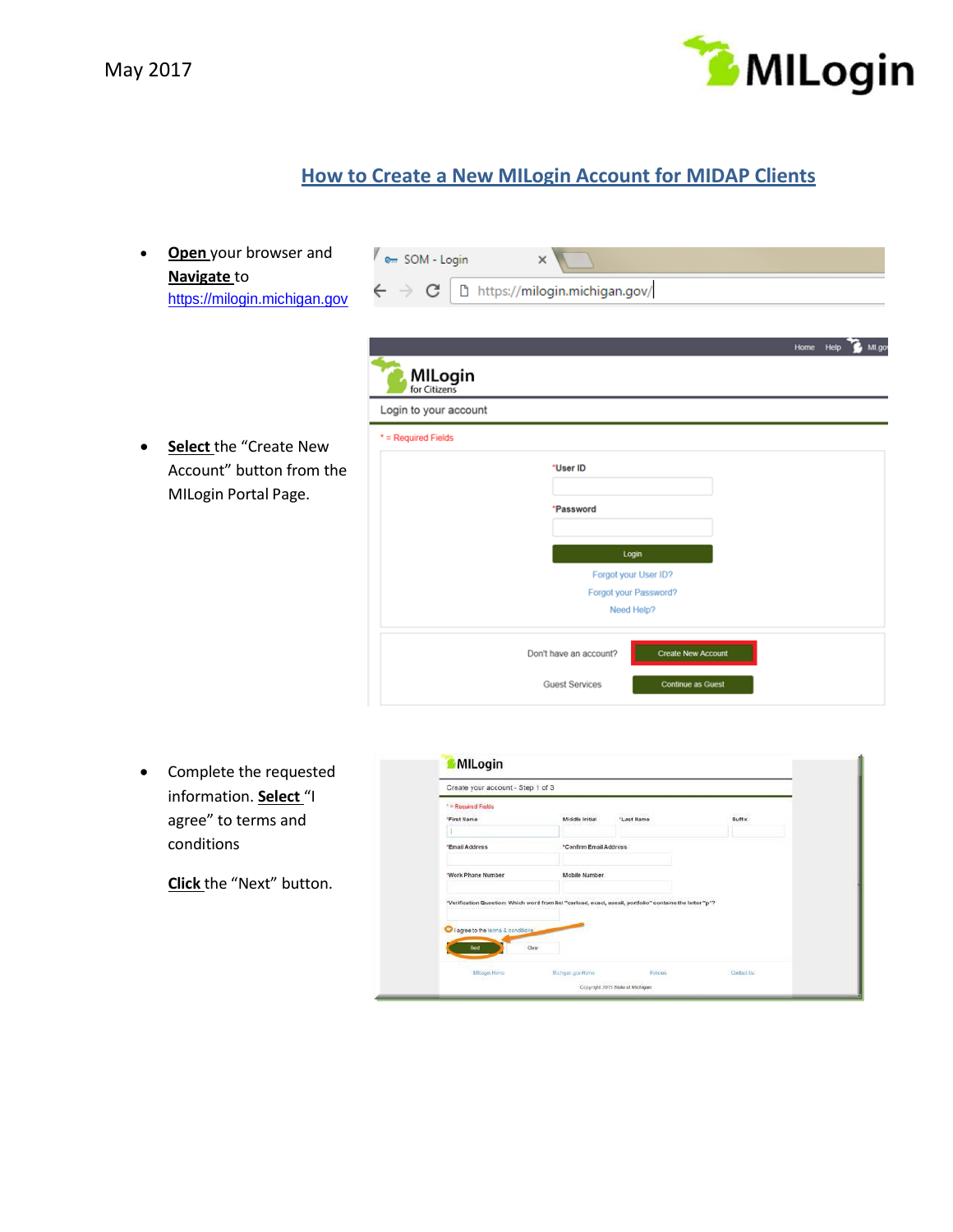

**Create** a User ID following the instructions of last name, first initial followed by 4 numeric digits and a qualifying password. Keep this ID and password for next steps.

| Create your account - Step 2 of 3 |                                                                                                                                                          |
|-----------------------------------|----------------------------------------------------------------------------------------------------------------------------------------------------------|
| * = Required Fields<br>'User ID   |                                                                                                                                                          |
| Enter a User ID                   | User ID guideline: User ID must be at least 6<br>characters and can contain letters (a-z or A-Z).                                                        |
| 'Password                         | numbers (0-9), and the following symbols (@.-')<br>Password guidelines:                                                                                  |
| Enter password                    | · Must be at least 8 characters in length<br>· Must include characters from 3 of the following                                                           |
| 'Confirm Password                 | categories:                                                                                                                                              |
| Confirm password                  | Upper case letters (A-Z)<br>· Lower case letter (a-2)<br>Numbers (0-9)<br>Special characters (IS#,%@~'&" -+=><)<br>· Should not be based on your User ID |

 **Choose** your secret questions and provide answers. **Click** "Create Account" once finished.

| $\ddot{\phantom{0}}$<br>-Select Question-   |                   |
|---------------------------------------------|-------------------|
|                                             |                   |
| *Secret Question #2                         | *Secret Answer #2 |
| ×<br>-Select Question-                      |                   |
| *Secret Question #3                         | *Secret Answer #3 |
| $\ddot{\phantom{0}}$<br>-- Select Question- |                   |
| *Secret Question #4                         | *Secret Answer #4 |
| $\bullet$<br>-Select Question-              |                   |

Account creation successful. **Log out and close all internet browsers**.

| Create your account - Step 3 of 3 |                                             |  |
|-----------------------------------|---------------------------------------------|--|
|                                   |                                             |  |
|                                   | Your account has been successfully created. |  |
|                                   | Login to your account                       |  |

- Open a new window and return to: **milogin.michigan.gov Click** to login.
- **Enter** the User ID and password you just created. **Click** Login.

| Login to your account |                       |  |
|-----------------------|-----------------------|--|
| * = Required Fields   |                       |  |
|                       | "User ID<br>georges6  |  |
|                       | *Password<br>******** |  |
|                       | Login                 |  |